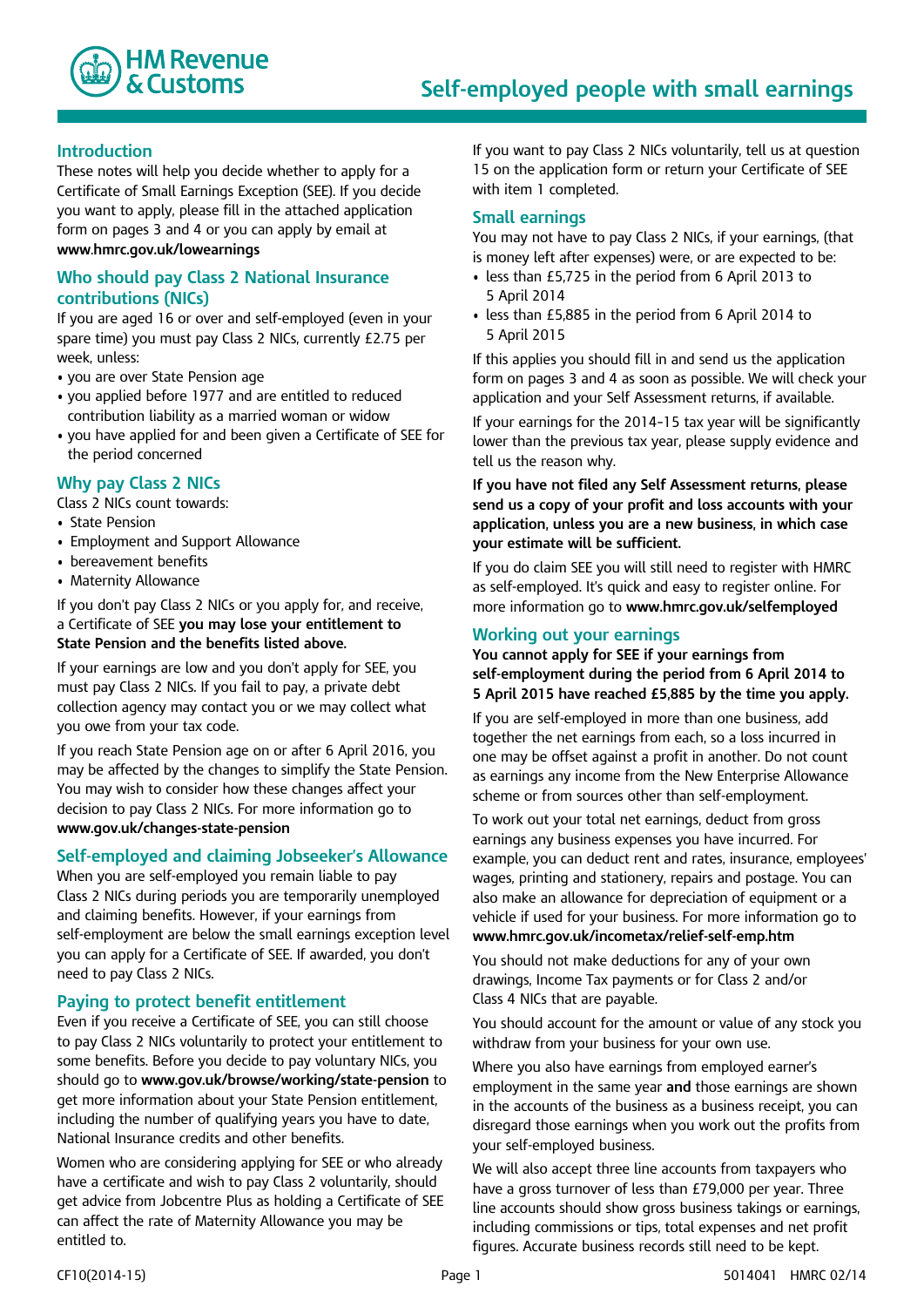After we get your estimate of what you are likely to earn, HMRC will check your application and Self Assessment returns, if available. We may ask you to send a copy of your profit and loss accounts, or three line accounts, and we may also consider your earnings in earlier years and any changes that have occurred since.

If you are a new business your estimate will be sufficient.

# **Special circumstances**

### **Protecting your State Pension**

Unless you have a SEE, as a self-employed contributor you must pay Class 2 NICs for the time you are self-employed, even if you already have enough qualifying years for your State Pension.

### **Important information**

The government is changing the State Pension from April 2016.

This new State Pension will be for:

- men born on or after 6 April 1951
- women born on or after 6 April 1953

The changes will replace the current system of basic State Pension and additional State Pension with a single system – the single-tier pension. You will need a minimum of 10 qualifying years to receive any State Pension from 2016. National Insurance contributions paid before 2016 will be recognised in the new system. Changes are also being made to the State Pension age.

If you reach State Pension age on or after 6 April 2016, you will be affected by these proposed changes. You may wish to consider how these changes affect your decision to pay voluntary Class 2 NICs. For more information go to **www.gov.uk/changes-state-pension**

If you reach State Pension age before April 2016, the present rules apply, for more information go to

# **www.gov.uk/state-pension/overview**

From 6 April 2010 credits for Parents and Carers which count towards your basic State Pension are available to certain people who receive Child Benefit, care for a sick or disabled person or are approved foster carers. There are also credits for family members (other than parents) who care for a child under 12. For more information go to **www.gov.uk/nationalinsurance-credits**

#### **Men reaching or over age 60**

If you are under 65, and born before 6 October 1953, and your earnings are low, it may be worthwhile applying for a Certificate of SEE. If you are granted exception in these circumstances, you will benefit from contribution credits which are awarded automatically to protect your State Pension and other benefits. Autocredits cannot be given if you spend more than 182 days abroad within a year. Eligibility for autocredits is being withdrawn in October 2018 to be in line with the increase in women's State Pension age.

# **Your Certificate of Small Earnings Exception (SEE)**

If your application is approved, we will send you a Certificate of SEE. The certificate will usually start from the date of your application although it may be backdated for up to 13 weeks and will normally end at the end of the tax year in April. It cannot be issued to cover any week that you have already paid Class 2 NICs. However, you may be able to get a refund of the NICs you have already paid – see the section 'Getting a refund'.

Certificates can be backdated for a maximum of 13 weeks and you will need to pay Class 2 NICs for any period not covered by a valid Certificate of SEE. We will let you know if this affects you after we have checked your Self Assessment, three line accounts and/or profit and loss accounts either on your first or renewal application.

### **Getting a refund**

Before applying for a refund of Class 2 NICs you should consider the effect on future benefit entitlement. If you have paid Class 2 NICs and have small earnings for the same period you can get a refund even though you may not have applied for your certificate at the proper time. For example, if your net self-employed income (that is your profit after deducting expenses) earned in the period 6 April 2013 to 5 April 2014 was less than £5,725.

### **How to apply**

If you think you are entitled to a refund, you, not your agent, need to send us:

- a signed letter stating that you want a refund
- proof of earnings for the relevant tax year, for example — profit and loss accounts
- some other form of evidence that shows your income

## **Do not delay writing to us as you can send proof later. Time limits**

There are strict time limits for refunds. You must apply no later than the 31 January following the end of the tax year (6 April to 5 April) in question. For example, a refund of Class 2 NICs paid for the period 6 April 2013 to 5 April 2014 must be claimed after 5 April 2014 but before 31 January 2015.

# **If you are employed and self-employed**

The law requires that you meet all National Insurance liabilities as an employee in all of your employments and as a self-employed person. If you work for an employer as well as being self-employed, you may be allowed to delay paying some of your Class 2 and/or Class 4 NICs. This is called 'deferment'. You should only apply for deferment if your net self-employed earnings are expected to be above the small earnings exception level of £5,885. If you expect your self-employed earnings to be less, then deferment is not applicable and you may qualify for SEE and will need to apply. For more information go to **www.gov.uk/defer-selfemployed-national-insurance**

## **How we use your information**

HM Revenue & Customs is a Data Controller under the Data Protection Act 1998. For more information go to **www.gov.uk/hmrc/information-charter**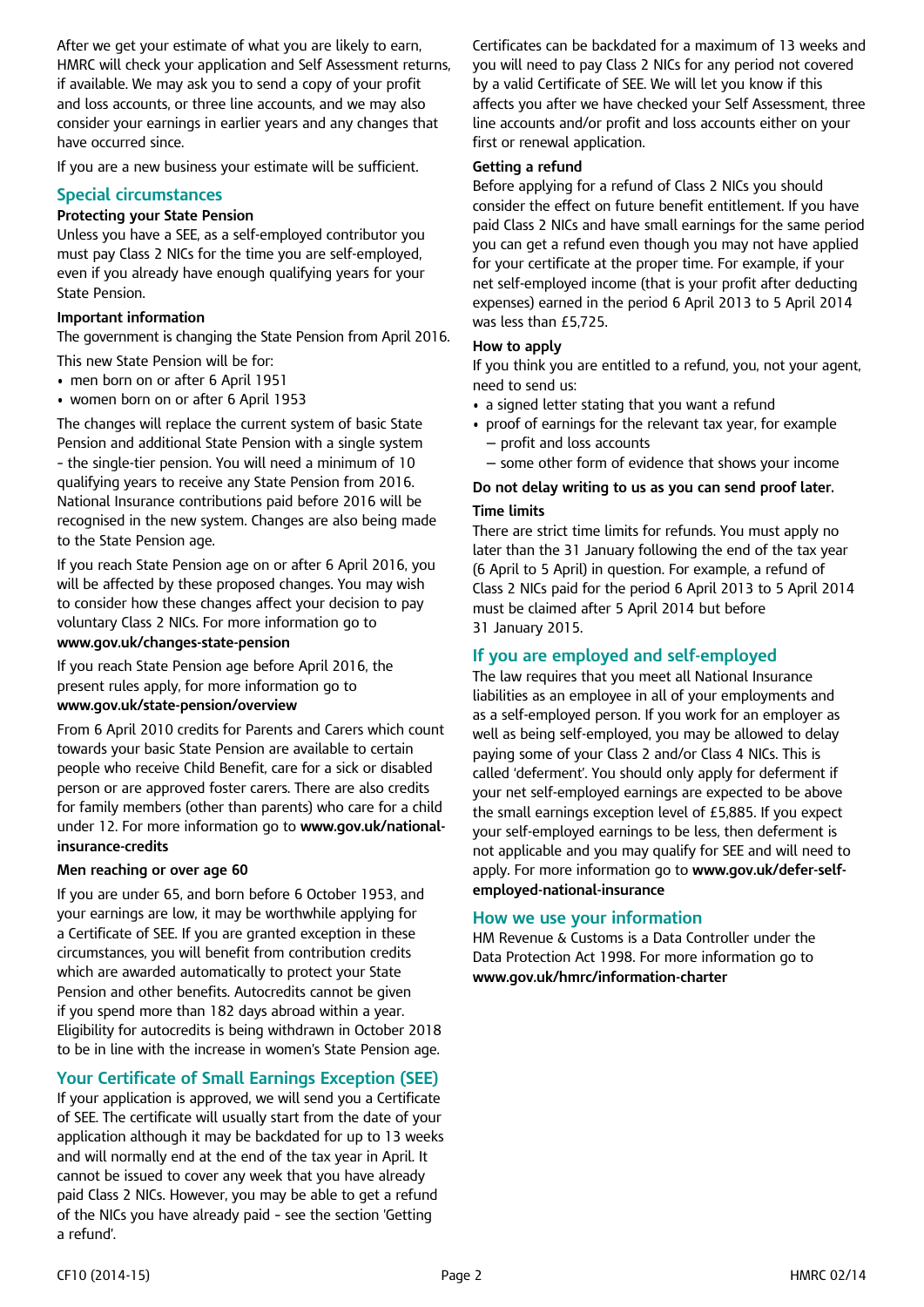

Please read the attached guidance before you fill in this form using capital letters. If you need more information, phone the National Insurance Self-employed Helpline on **0300 200 3505** or go to **www.hmrc.gov.uk/selfemployed**

### **This form is not an application for a refund**

| 1              | <b>Surname</b>                                  | 10 | Business address if different from home address                                                          |
|----------------|-------------------------------------------------|----|----------------------------------------------------------------------------------------------------------|
|                |                                                 |    |                                                                                                          |
|                |                                                 |    |                                                                                                          |
| $\overline{2}$ | <b>First forename</b>                           |    |                                                                                                          |
|                |                                                 |    |                                                                                                          |
| 3              | <b>Other forenames</b>                          |    |                                                                                                          |
|                |                                                 |    | Phone number                                                                                             |
|                |                                                 |    |                                                                                                          |
| 4              | Title (Mr, Mrs, Miss, Ms or other)              | 11 | What is your occupation when self-employed?                                                              |
|                |                                                 |    | If you have more than one occupation and need more                                                       |
| 5              | National Insurance number                       |    | space, please give details in 'Additional information' on<br>page 4                                      |
|                |                                                 |    |                                                                                                          |
|                |                                                 |    |                                                                                                          |
| 6              | Date of birth DD MM YYYY                        |    |                                                                                                          |
|                |                                                 | 12 | What are your expected net earnings from<br>self-employment for the period 6 April 2014 to               |
| $\overline{7}$ | When did your self-employment start? DD MM YYYY |    | 5 April 2015? This should be below £5,885                                                                |
|                |                                                 |    |                                                                                                          |
|                |                                                 | 13 | If you have been self-employed for more than                                                             |
| 8              | Home address                                    |    | 12 months, what is the last tax or accounting year                                                       |
|                |                                                 |    | for which you have earnings figures? The information<br>you give will be treated as confidential         |
|                |                                                 |    | From DD MM YYYY                                                                                          |
|                |                                                 |    |                                                                                                          |
|                |                                                 |    | To DD MM YYYY                                                                                            |
|                |                                                 |    |                                                                                                          |
| 9              | <b>Phone numbers</b>                            |    |                                                                                                          |
|                | Home                                            | 14 | If you have been self-employed for more than 12<br>months please enter below three line accounts for the |
|                |                                                 |    | above period (Gross business takings or earnings should                                                  |
|                | Mobile                                          |    | include commissions or tips)<br>Gross business takings/earnings                                          |
|                |                                                 |    |                                                                                                          |
|                |                                                 |    | Total expenses                                                                                           |
|                |                                                 |    |                                                                                                          |
|                |                                                 |    |                                                                                                          |
|                |                                                 |    | Net profit figure                                                                                        |
|                |                                                 |    | £                                                                                                        |